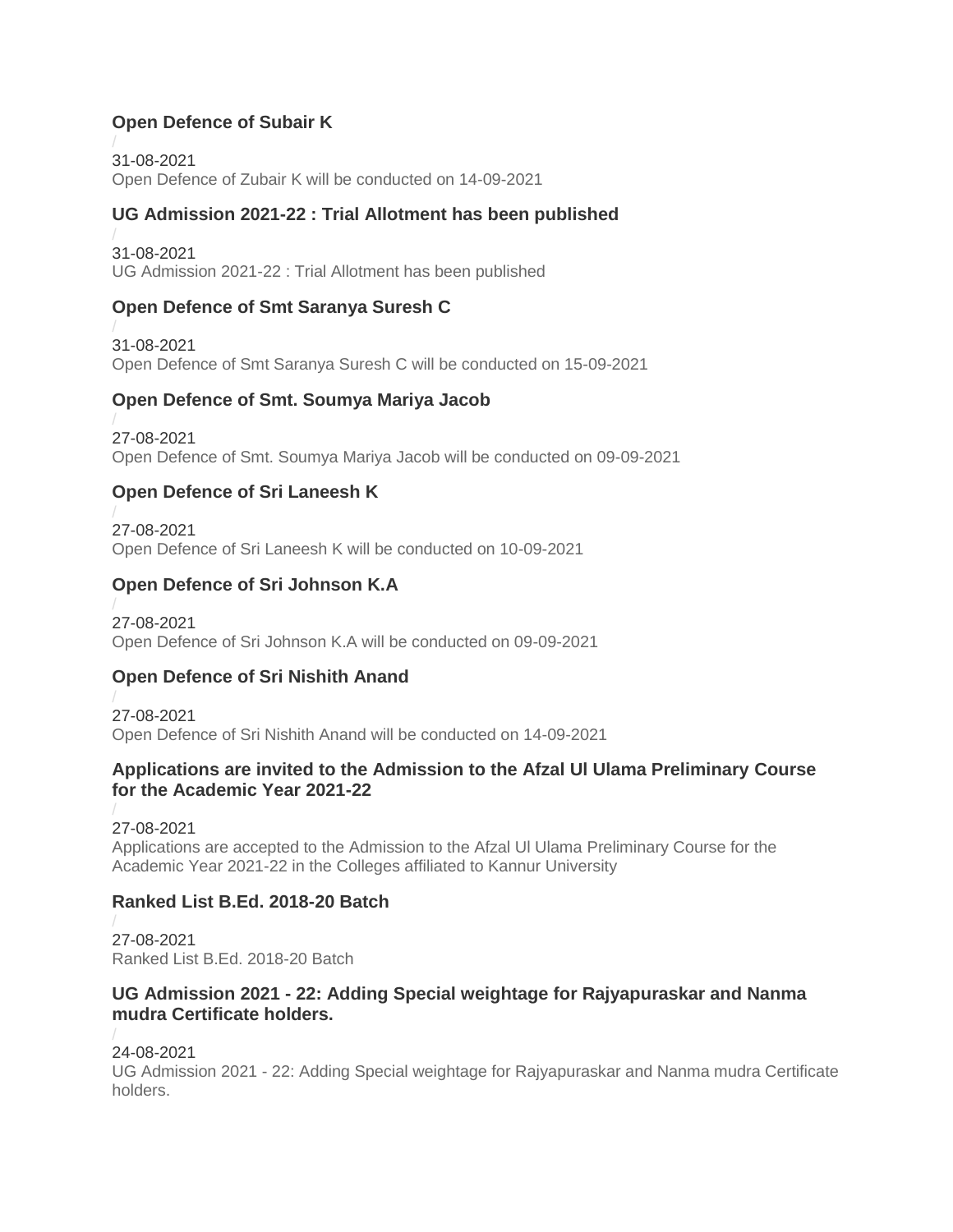### **Open Defence of Sri. Martin Joseph**

24-08-2021 [Open Defence of Sri. Martin Joseph will be conducted on 31-08-2021](https://kannuruniversity.ac.in/media/documents/Press_Release_Martin_Joseph.pdf)

## **Open Defence of Sri. Vijayan K**

17-08-2021 [Open Defence of Sri. Vijayan K will be conducted on 03-09-2021](https://kannuruniversity.ac.in/media/documents/press_od_vijayan.pdf)

### **MBA Admission - Last date extended**

13-08-2021 [Last date to apply for Admission to MBA in University Departments, Centres and ICM](https://kannuruniversity.ac.in/media/documents/MBA-last_date_extension.pdf)  [Parassinikkadavu has been extended to 31-08-2021](https://kannuruniversity.ac.in/media/documents/MBA-last_date_extension.pdf)

#### **Miyawaki Forest Programme in Kannur Unviersity was formally inaugurated by Vice-Chancellor.**

13-08-2021 [Miyawaki Forest Programme in Kannur Unviersity](https://kannuruniversity.ac.in/media/documents/PRESS_RELEASE_12-08-2021_MIYAWAKI.pdf) was formally inaugurated by Vice-Chancellor.

### **Open Defence of Smt. Vineetha Prakash**

13-08-2021 [Open Defence of Smt. Vineetha Prakash will be conducted on 08-09-2021](https://kannuruniversity.ac.in/media/documents/vineetha_PR.pdf)

### **Open Defence of Sri. Anoop Kumar K.T**

13-08-2021 [Open Defence of Sri. Anoop Kumar K.T will be conducted on 01-09-2021](https://kannuruniversity.ac.in/media/documents/anooppres-1pdf.pdf)

### **UK Government's prestigious Chevening Scholarship programme 2022-23.**

12-08-2021 [Aspiring scholars who are planning to study for a one-year master's degree in British universities can](https://kannuruniversity.ac.in/media/documents/press_scholarship.pdf)  [apply.](https://kannuruniversity.ac.in/media/documents/press_scholarship.pdf)

# **Open Defence of Smt. Sindu TP**

12-08-2021 [Open Defence of Smt. Sindu TP will be conducted on 03-09-2021](https://kannuruniversity.ac.in/media/documents/open_defence_sind.pdf)

### **KMAT -Admission Schedule & Information Bulletin**

11-08-2021 [KMAT -Admission Schedule & Information Bulletin](https://kannuruniversity.ac.in/media/documents/Admission_Schedule_K_MAT_2021-merged.pdf)

### **Open Defence of Smt. Praseetha KP**

10-08-2021 [Open Defence of Smt. Praseetha KP will be conducted on 31.08.2021](https://kannuruniversity.ac.in/media/documents/Press_Praseetha.pdf)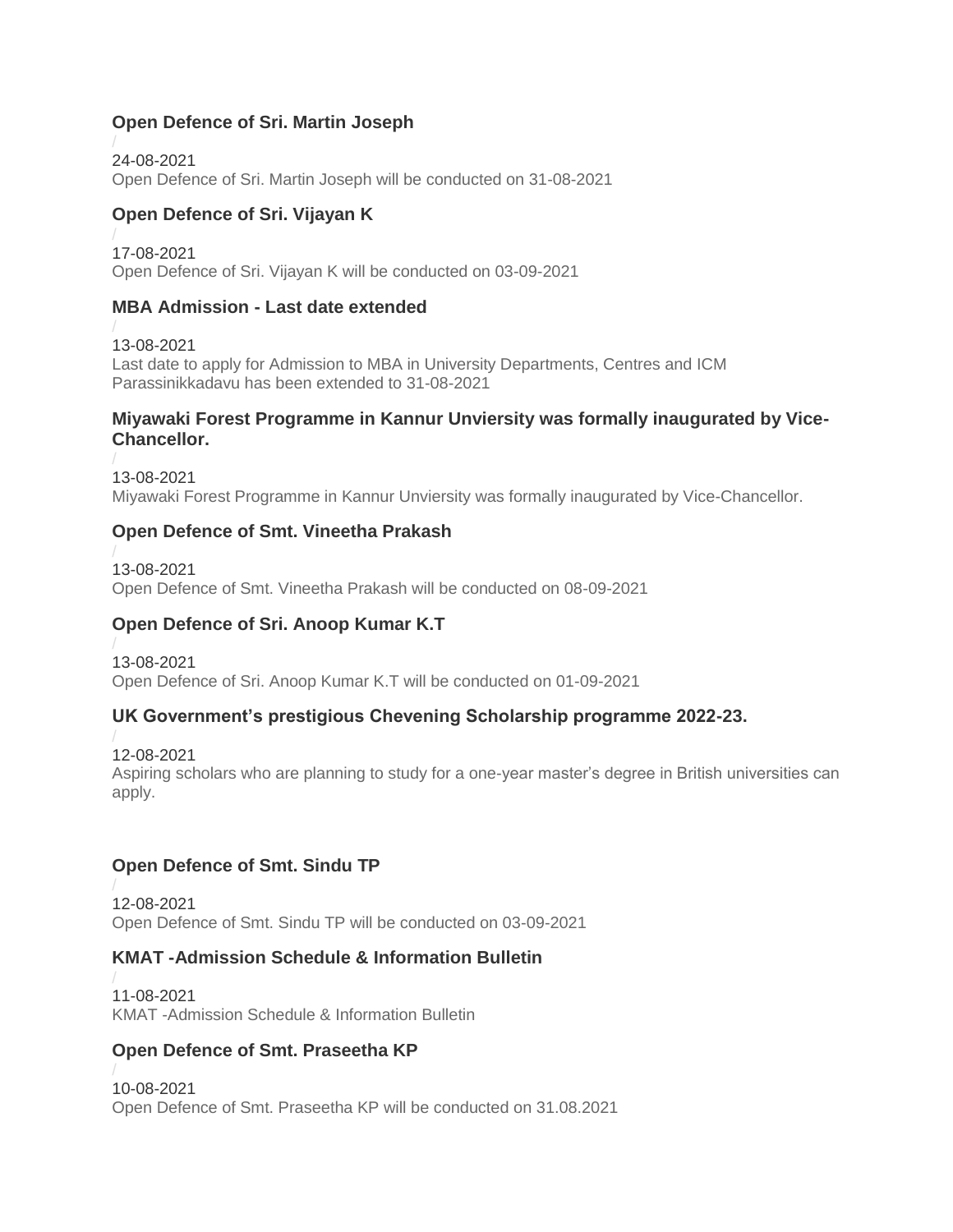## **Open Defence of Smt. Sruthi TV**

11-08-2021 [Open Defence of Smt. Sruthi TV will be conducted on 24-08-2021](https://kannuruniversity.ac.in/media/documents/sruthipress_pdf.pdf)

## **Admission to UG Programmes in Kannur University Affiliated Colleges**

10-08-2021 Applications are invited to various UG [Progammes in Kannur University Affiliated Colleges](https://kannuruniversity.ac.in/media/documents/U.G._Registration.pdf)

## **Open Defence of Ms. Bushra M.V**

10-08-2021 [Open Defence of Ms. Bushra M.V will be conducted on 01-09-2021](https://kannuruniversity.ac.in/media/documents/bushaa.pdf)

### **Kannur University Human Resource Development Centre will be conducting the UGC approved courses**

09-08-2021

[Kannur University Human Resource Development Centre will be conducting the following UGC](https://kannuruniversity.ac.in/media/documents/press_release21-22-NEW.pdf)  [approved course for Teachers of University Departments and affiliated colleges \(Sanctioned for the](https://kannuruniversity.ac.in/media/documents/press_release21-22-NEW.pdf)  [year 2021-22\) via online.](https://kannuruniversity.ac.in/media/documents/press_release21-22-NEW.pdf)

#### **Inviting Application for Sanctioning of House Construction Advance for the year 2021-2022**

09-08-2021 [Inviting Application for Sanctioning of House Construction Advance for the year 2021-2022](https://kannuruniversity.ac.in/media/documents/circular_allowance_090-08-2021.pdf)

### **Open Defence of Mr. Rahul Ramesh**

09-08-2021 [Open Defence of Mr. Rahul Ramesh will be conducted on 25-08-2021](https://kannuruniversity.ac.in/media/documents/rahul_pres.pdf)

### **Walk in interview on 9th August 2021 for the selection of Adhoc faculty PGDDSA in department of Information Technology.**

06-08-2021

[Walk in interview on 9th August 2021 for the selection of Adhoc faculty PGDDSA in department of](https://kannuruniversity.ac.in/media/documents/Walk_in_Interview___Notification_in_Malayalam.pdf)  [Information Technology.](https://kannuruniversity.ac.in/media/documents/Walk_in_Interview___Notification_in_Malayalam.pdf)

### **Entrance Examination Hall tickets can be downloaded.**

06-08-2021 [Entrance Examination Hall tickets can be downloaded.](https://kannuruniversity.ac.in/media/documents/entrance_hall_ticket_2021.pdf)

### **Tentative Schedule of the U.G./P.G. Entrance Tests.**

05-08-2021 [Tentative Schedule of the U.G./P.G. Entrance Tests.](https://kannuruniversity.ac.in/media/documents/entrance_schedule_press.pdf)

### **Academic Council Election- PG Students - Publication of Electoral Roll**